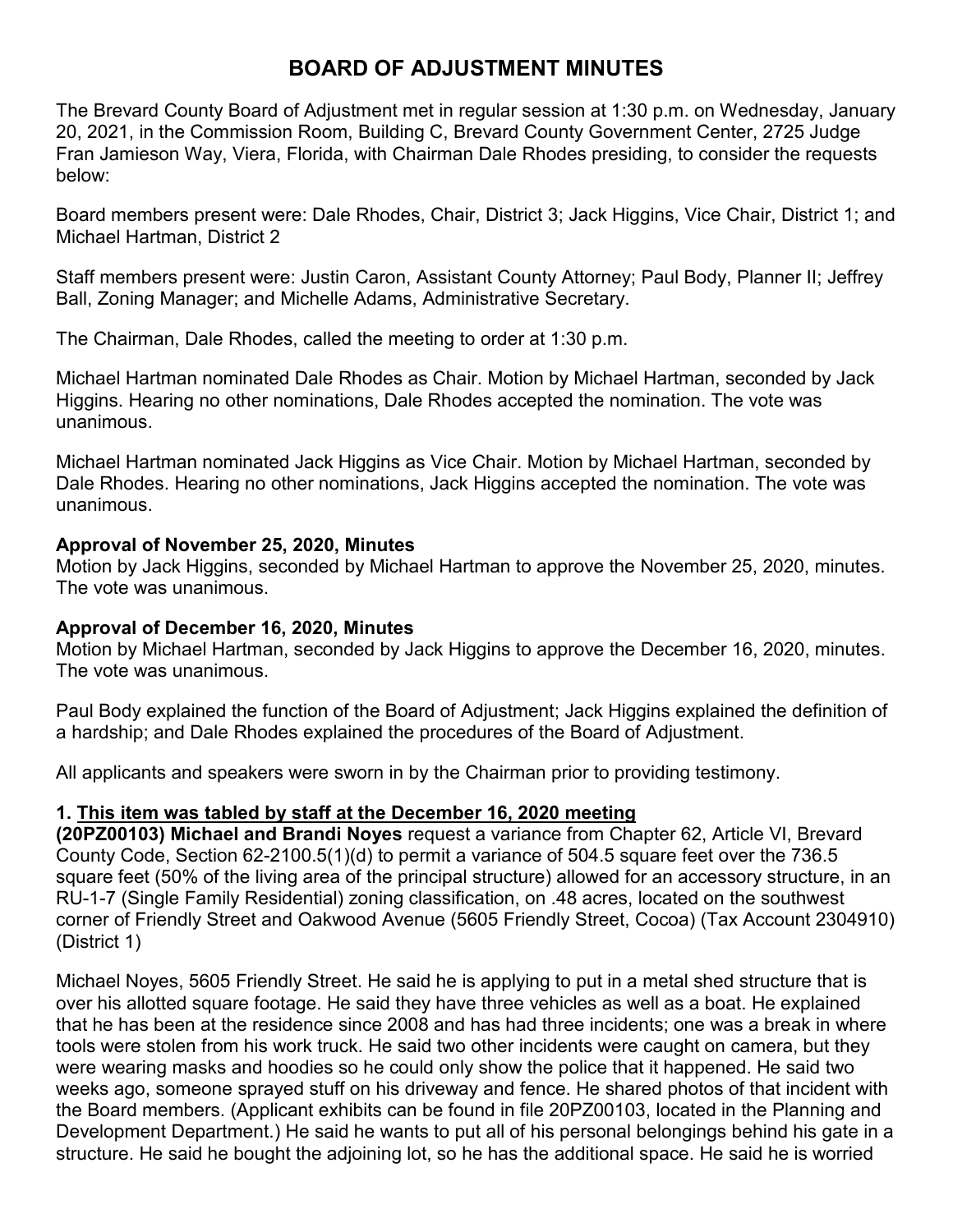about the vehicles and the culprits in the neighborhood; and is just trying to protect his stuff. He said he has pictures of comparable buildings in the neighborhood, on smaller lots.

Jack Higgins said he drove by, before the writing on the fence. He said it's clear that he owns the lot next door, has plenty of room and he did see the boat behind the fence. He said he saw other structures in the neighborhood; his does coincide with the neighborhood and he has no objection to it.

Michael Hartman said there are eight letters of support that were given to them. (Public Comment letters can be found in file 20PZ00103, located in the Planning and Development Department.)

Dale Rhodes asked if there was a letter of support from the neighbors directly next to him.

Michael Noyes said yes, the way the lot is, there are three neighbors and each are part of the eight.

Dale Rhodes asked if this was a garage or a shed.

Michael Noyes said it will be a garage but is a metal shed.

Dales Rhodes asked if it would be advantageous to attached it to his home rather than in the corner.

Paul Body said he wouldn't be able to attach a metal building to his home; code says it has to be architecturally the same as the principle structure.

No Public Comment

Motion by Jack Higgins, seconded by Michael Hartman to approve the variance as depicted on the survey submitted by the applicants. The vote was unanimous.

## **2. (20PZ00112) Theodore H. and Toni J. Korte**

Request a variance from Chapter 62, Article VI, Brevard County Code, Section 62-2118(d)(3) to permit a variance of 1.5 feet over the 17-foot projection (20% of the width of the waterway) permitted for a boat dock, in an RU-1-11 (Single Family Residential) zoning classification, on 0.20 acres, located on the west side of Sparrow Drive, 190 feet north. of Skylark Boulevard (410 Sparrow Drive, Satellite Beach) (Tax Account 2606451) (District 4)

Theodore H. Korte, 410 Sparrow Drive. He said he is requesting a variance on a permit. He said he purchased the home in October and the previous owner had put in a sea wall and a boat dock. He said at the time, the previous owner did not know the permits had not cleared until putting the house up for sale. He said the previous owner ran out of time to try to clear the permits, so he inherited that. He said they put the new seawall on the outside of the old one and the dock on the outside of that.

Dale Rhodes asked him if he built it.

Theodore H. Korte said no.

Dale Rhodes said it's 1.5 feet and asked if it would impede anyone else's boat trying to get by.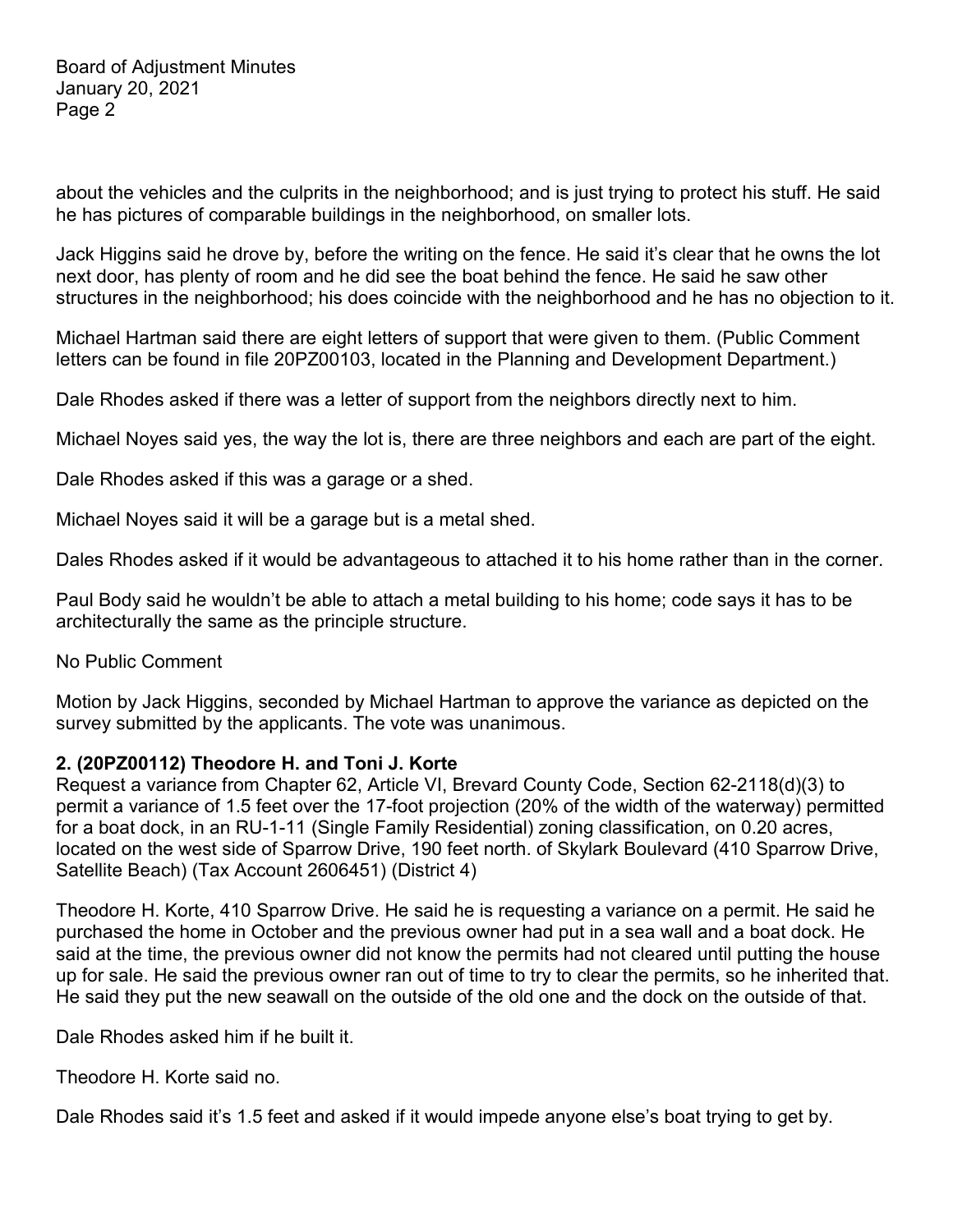Theodore H. Korte said no, its been like that for about five years. He said it's a dead-end canal, there are four neighbors, only two have boats and no one has complained. He said he measured it at some point but does not have the numbers today; its navigable.

#### No Public Comment

Motion by Michael Hartman, seconded by Jack Higgins to approve the variance as depicted on the survey provided by the applicants. The vote was unanimous.

#### **3. (20PZ00113) John Jordan**

Requests variances from Chapter 62, Article VI, Brevard County Code: 1) Section 62-1340(5)(a) to permit a variance of 6 feet from the required 20 foot front setback for a principal structure, 2) to permit a variance of 2 feet from the required 7.5 foot side setback for a principal structure, in an RU-1-11 (Single Family Residential) zoning classification, on 0.19 acres, located on the south side of Brophy Boulevard, approximately 715 feet NNE of the intersection of South Barnett Road and Pluckebaum Road (3605 Brophy Boulevard, Cocoa) (Tax Account 2409993) (District 1)

John Jordan, 1783 Hazelton Street Northwest. He said he purchased this property in 2007. He said it is his rental property, and last year, a tenant's ex-girlfriend set a car on fire that reached the carport and into the house, burning over 75% of the house. He said he wants to enclose the carport, creating a garage to prevent access to property, making it a safer place for the next tenant. He said he had sent in pictures of the house fire. (Applicant exhibits can be found in file 20PZ00113, located in the Planning and Development Department.)

Jack Higgins said he has pictures of the house. (Board Member exhibits can be found in file 20PZ00103, located in the Planning and Development Department.) He said that John Jordan stated that the garage is in the same condition that it was, but there is new block in the garage.

John Jordan said yes, he is closing in the existing carport.

Jack Higgins said, not only the carport but also remodeling the inside of the house.

John Jordan said yes, there was 75% damage. He said the insurance company said he needed to make it safe after the burn, including burnt trusses.

Jack Higgins said he saw the work and the empty lot next to it. He said it would be an improvement to the neighborhood.

Dale Rhodes asked if he was closing in what was the carport and not increasing the size.

John Jordan said correct.

Dale Rhodes asked John Jordan if he wished to view the pictures of his garage being built.

John Jordan said no.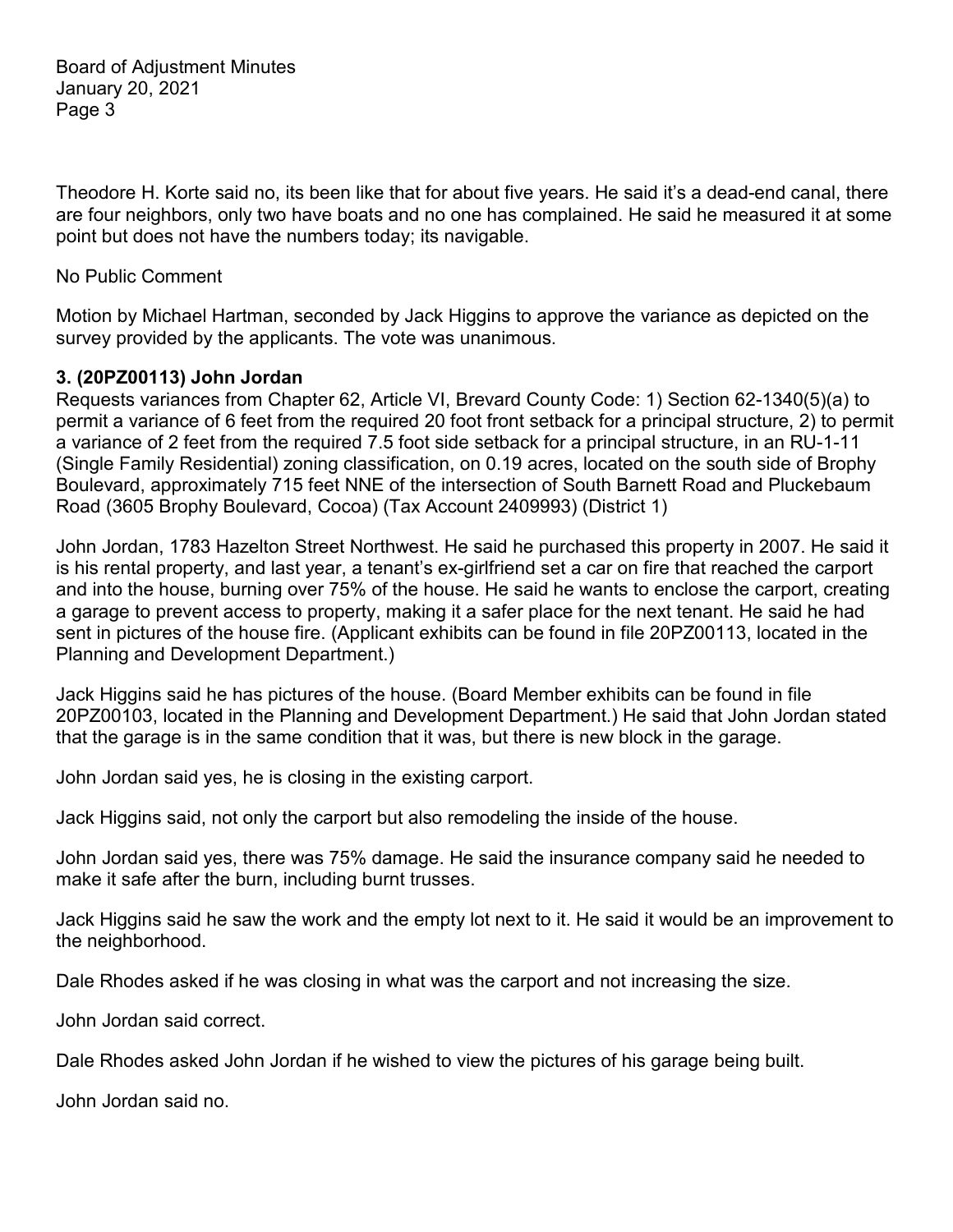Dale Rhodes said he did not create this situation, he ended up with it due to the actions of somebody else. He said he would have to take the side of the garage off in order to meet code. He said he thinks it meets their guidelines.

No Public Comment

Motion by Jack Higgins, seconded by Michael Hartman to approve the variance as depicted on the survey submitted by the applicant. The vote was unanimous.

## **4. (20PZ00114) Ron Viesins**

Requests a variance from Chapter 62, Article VI, Brevard County Code, Section 62-1336(4) to permit a variance of 0.56 acres from the one-acre minimum lot size required, in an RR-1 (Rural Residential) zoning classification, on 0.44 acres, located on the west side of Seminole Boulevard, 585 feet south of West New Haven Avenue (2030 Seminole Boulevard, Melbourne) (Tax Account 2800337) (District 5)

Ron Viesins, 20 Paul Rene Drive.

Dale Rhodes asked if he had a rezoning request in to the Board of County Commissions.

Ron Viesens said yes.

Dale Rhodes suggested that this matter be tabled until that rezoning meeting takes place. He said if it is rezoned, everything done there is mute and if it is rezoned, the variance is not needed.

Ron Viesins said he has a hardship situation. He said in March when he purchased the property, he went to the Building Department and asked if there were any restrictions or zoning problems in order to build on the property. He said the two people he sat with said unless he changed and put a shed next to the shed, that it was fine; it was grandfathered in because it had changed so many times. He said he got a construction home loan and a builder in August; everything has to be done in August or he will lose about \$30,000 in deposits. He said he was notified two months ago when the builder got a septic permit, that the zoning was wrong. He said he was misinformed back in March when told there were no issues, when he would have taken care of it. He said he applied for this after speaking to someone in the Building Department, because of time restrictions. He said if he can't build a house, the loan would expire in August and he is lost as to what to do. He said he is going to go through the zoning, having paid for it. He said he tried to do everything correctly, sat with people for an hour in the Building Department. He said some mistake was made.

Dale Rhodes said even if they approve this and the zoning changes, that would change everything.

Paul Body said he was wanting to get a variance for the size because he doesn't have the time; if rezoned, it will meet the size requirement. He said they can proceed if that's what Mr. Viesins wants.

Dale Rhodes said he wanted to make sure they were not doing anything improper.

Ron Viesins said he is not trying to do anything bad to the neighborhood; its based on having a horse or not and he doesn't want a horse. He said he is just trying to move forward.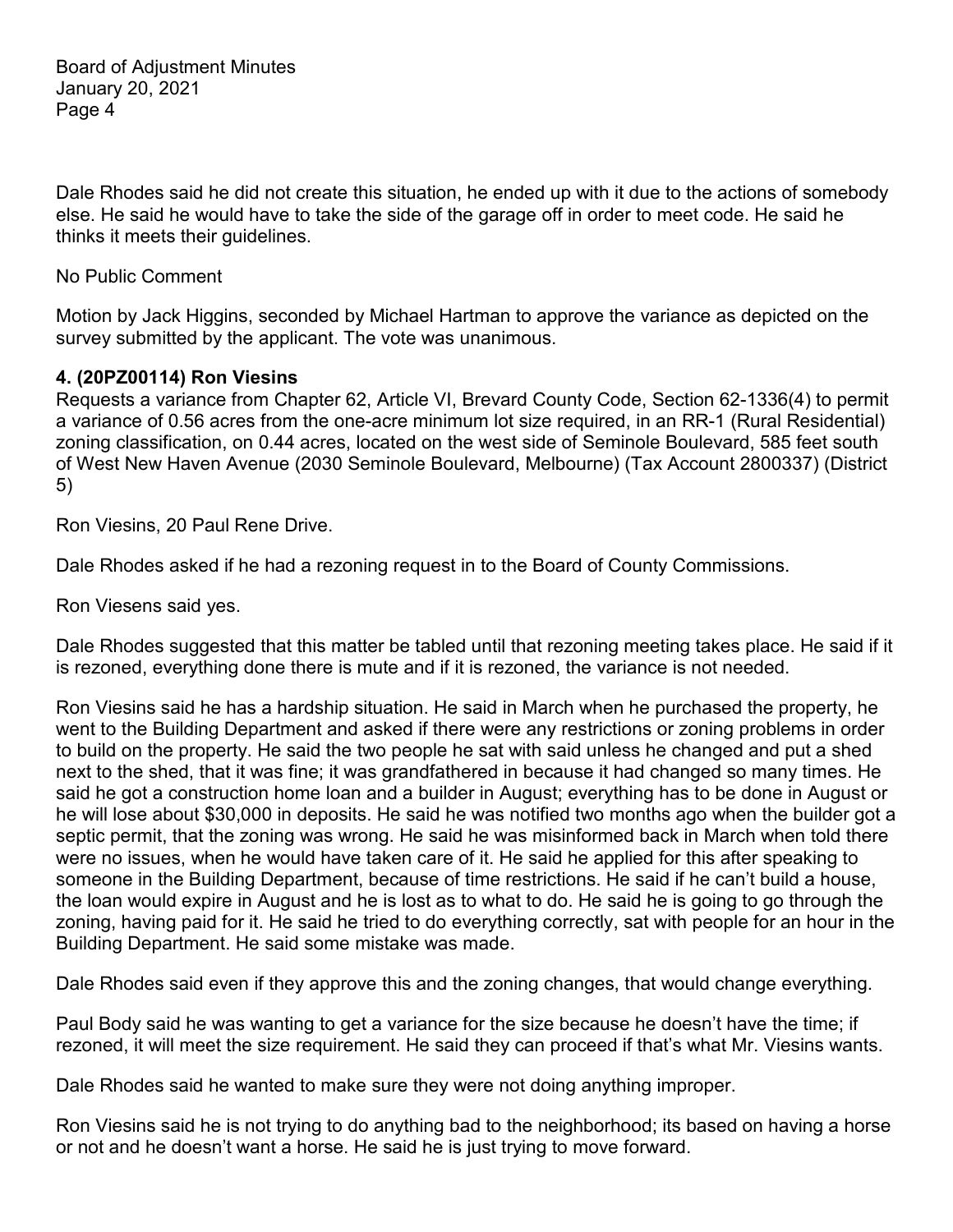Jeffrey Ball introduced himself as the Planning and Zoning Manager. He said they can entertain this request; the zoning request that is not before them is scheduled for March  $4<sup>th</sup>$ . He said that is the timeframe which seems to meet the August deadline for him. He said the remedy for this situation is to rezone the property; if the Board does not find that the zoning he is asking for is compatible and consistent, the next step is to ask for a variance.

Dale Rhodes asked if he should go to the rezoning first.

Jeffrey ball said correct, the first remedy is to rezone the property.

Dale Rhodes said, his builder said if he waits till March, he will not have time to get the house built before August.

Ron Viesins said if the house is not built by August, the loan and building contract gets zapped.

Dale Rhodes asked if his builder said he would not have time to get it done if he waits until March.

Ron Viesins said if he gets approved, he would finish everything by August but if it goes to March or April there is no way anybody can build a house in two or three months. He said he had two meetings at the Building Department because he was concerned that nobody was buying the property and asked if there were any issues, because he would have done this in March, April or May. He said he does not want to point the finger, but a mistake was made; he wanted to do everything right. He said he thinks there was confusion because the property was divided in 1928, into four little lots and then combined into one and whoever separated the lot didn't rezone it.

Dale Rhodes asked, if they table this and wait for the March meeting to take place to rezone it, can he build the house between March and August.

Ron Viesins said no. He stated that the builder said if he had five months, he could complete it and meet the construction perm loan. He said he is still going to zoning; the Planning Department said it's zoning from one acre with a horse to less than half an acre without a horse and he doesn't want a horse. He said they said there should be no issues for a simple rezoning, as it's not for capital gain.

Dale Rhodes said he would have five months after rezoning to get the house done, March thru August.

Ron Viesins said he is concerned that if they wait until March or April for the zoning, then everything would be on path, but he does not know what to do.

Jeffrey Ball said that if the Board approves this variance, there is still a thirty-day appeal process. He said he would have to wait thirty days before he could get his building permit based on this variance.

Jack Higgins said this property divided a while ago and asked if this would not fall under the hardship rule they have been concerned with for the last several months.

Jeffrey Ball replied that one of the previous owners split the lot and lost its non-conforming or grandfathering. He said that is the reason why he has to rezone the property or get a variance.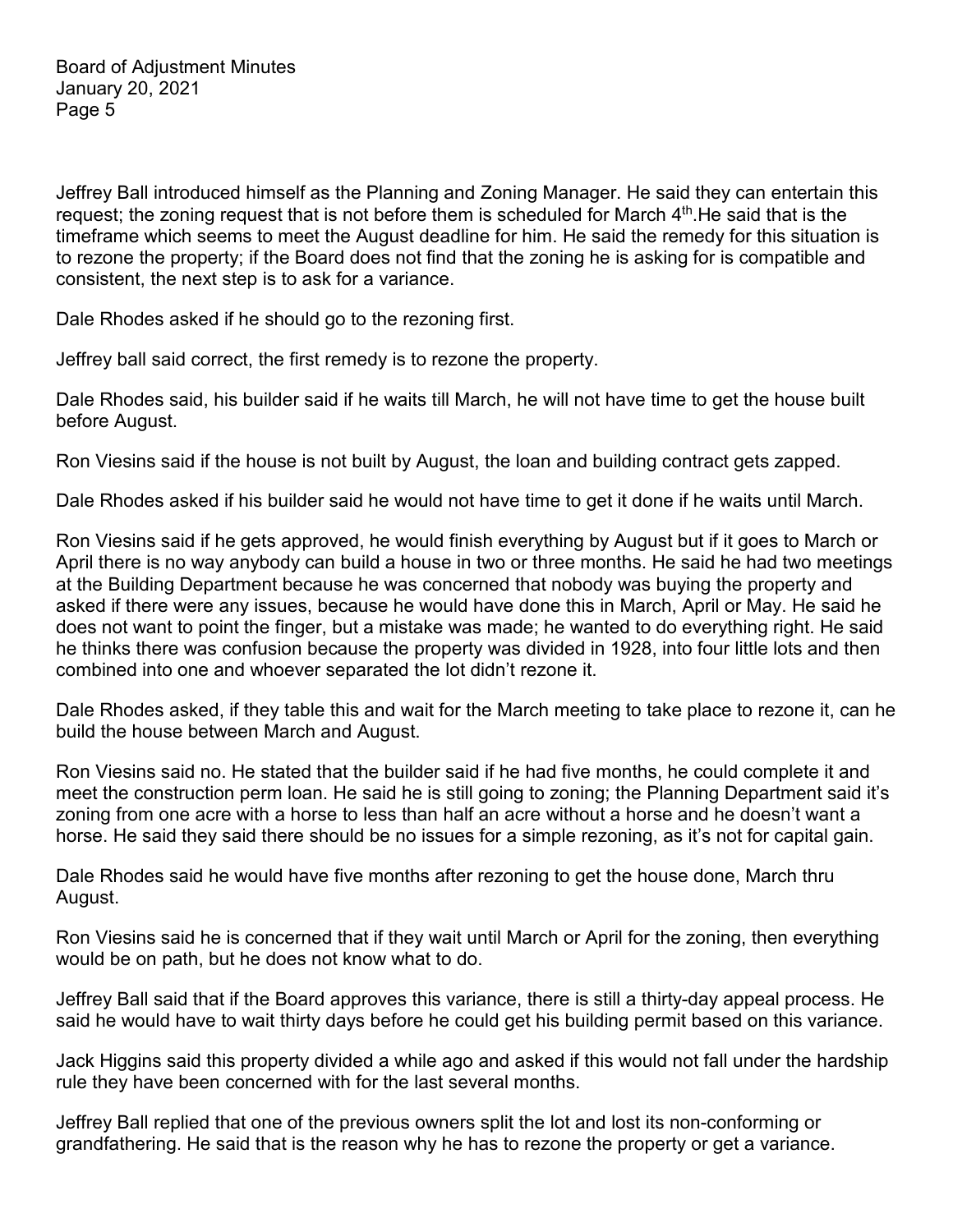Paul Body said the property was part of a larger rezoning to RR-1 and then the previous owner had cut off two different parcels, one to the west of Ron's and this one. He said it didn't meet the RR-1 zoning classification requirements, the one-acre requirement, which is why he is here today.

Jack Higgins said someone previously should have been held responsible for this rather than sell this man the land because he has no reasonable return on it, he is stuck with a piece of field.

Jeffrey Ball said, buying a piece of property is buyer beware; unfortunately, in this case, Mr. Viesins bought this property and didn't understand what the prohibitions were. He said he apologizes for staff if he got the wrong information from Building. He said when people ask about setbacks and lots, he highly suggests they talk to zoning folks because they are the ones who can tell whether the lot meets the zoning or not. He said the building folks are looking at structure, he does not know if there is a disconnect with that.

Michael Hartman asked, if he gets his approval at the March  $4<sup>th</sup>$  Board of County Commission Meeting, does he still have to wait thirty days before he can pull his permit.

Jeffrey Ball said no, after the Clerk of the Board ratifies the decision, he can get a building permit.

Michael Hartman asked if that took a day or two.

Jeffrey Ball answered yes, it is pretty quick.

Dale Rhodes asked, if they proceed and approve the variance, does he need to do the rezoning.

Paul Body answered, no, if he gets the variance approved, he will withdraw the rezoning application. He said if the variance is approved, he still has thirty days before he can get his building permit.

Michael Hartman said, we are talking about a two-week difference.

Paul Body said that is correct.

Dale Rhodes asked if it would be better to do the rezoning for anything else they wanted to do on the property in the future.

Paul Body answered, right now the RR-1 allows for horses on the property and a minimum of 1200 square foot house. He said he is trying to rezone it to RU-1-13, which is a 1300 square foot minimum. He said he would have smaller setbacks than the RR-1, including accessory structures.

Jack Higgins asked if they could put in a stipulation that there would be no livestock on the property.

Paul Body said the RR-1 allows for four horses per acre. He would have enough for one horse if the variance is approved.

Michael Hartman said that it is stated that the property was bought on May 12, 2020 and asked Ron Viesins when he submitted for the building permits.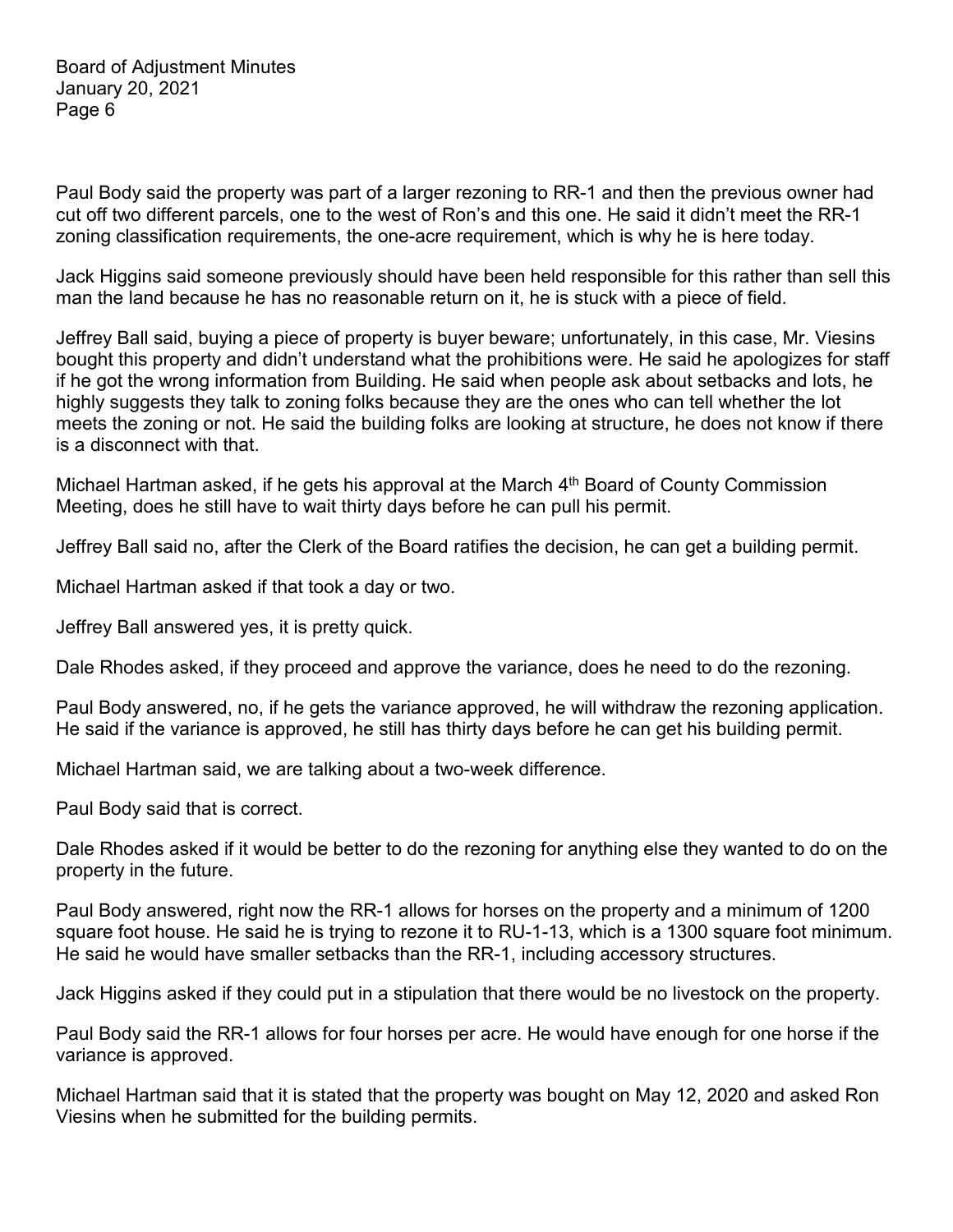Ron Viesins said the septic permit was submitted in May and took two months to get; he then submitted for the building permit which got flagged by Zoning. He said he is not sure of the exact dates as he hired Springwater Homes to help him on this.

Michel Hartman asked when the construction loan was closed.

Ron Viesins answered, August, as was signing with Spring Water homes, both with twelve-month intervals. He said the construction perm loan people are very strict, if its not completed within twelve months, it voids the contract, he would have to reapply which will cost him \$8,000 in closings. He said the Springwater Homes is willing to work with him a little bit but the loan people are not.

Dale Rhodes asked if he bought the property alone or with a realtor.

Ron Viesins said he had a realtor. He said before buying it, he was concerned that it had sat for a while and made an appointment and spoke to two people. He said one was confused by the change in 1928; the second person said it would be grandfathered in and everything was fine unless he wanted a shed or pool closer to the fence. He said he tried everything.

Dale Rhodes asked the Board members if they wanted to table this, allow him to go forward with the rezoning or hear this case. He said they are looking at a two-week difference.

Michael Hartman said he is inclined to table it because it's only a two-week difference.

Jack Higgins said he is not inclined to table because if it doesn't happen there, it might not happen for the gentleman. He said he thinks there is a hardship here.

Michael Hartman asked staff if this had gone before the Planning and Zoning Board yet.

Paul Body said no, the Planning and Zoning Board meets on February 8<sup>th</sup> and the County Commission is on March 4th.

Dale Rhodes said it's a tough situation.

Jack Higgins asked Ron Viesins if he would prefer to wait or to proceed.

Dale Rhodes asked if he understood that if they approve this, the difference between the time frame of their approval including him waiting thirty days and having it rezoned which then allows him to do whatever is needed, is a two-week difference. He said every time you go to do something, you will be dealing with this.

Ron Viesins said when he applied, he thought the next date after January  $20<sup>th</sup>$  that he would get an answer was in March. He said looking at the numbers, it was two months; he was concerned because the builder said two, four or six weeks is a big difference. He said this is all over whether or not to have a horse. He said he is not building it as an investment; it is for he and his son.

Paul Body said if it's tabled to February 24th, he will still not have his rezoning.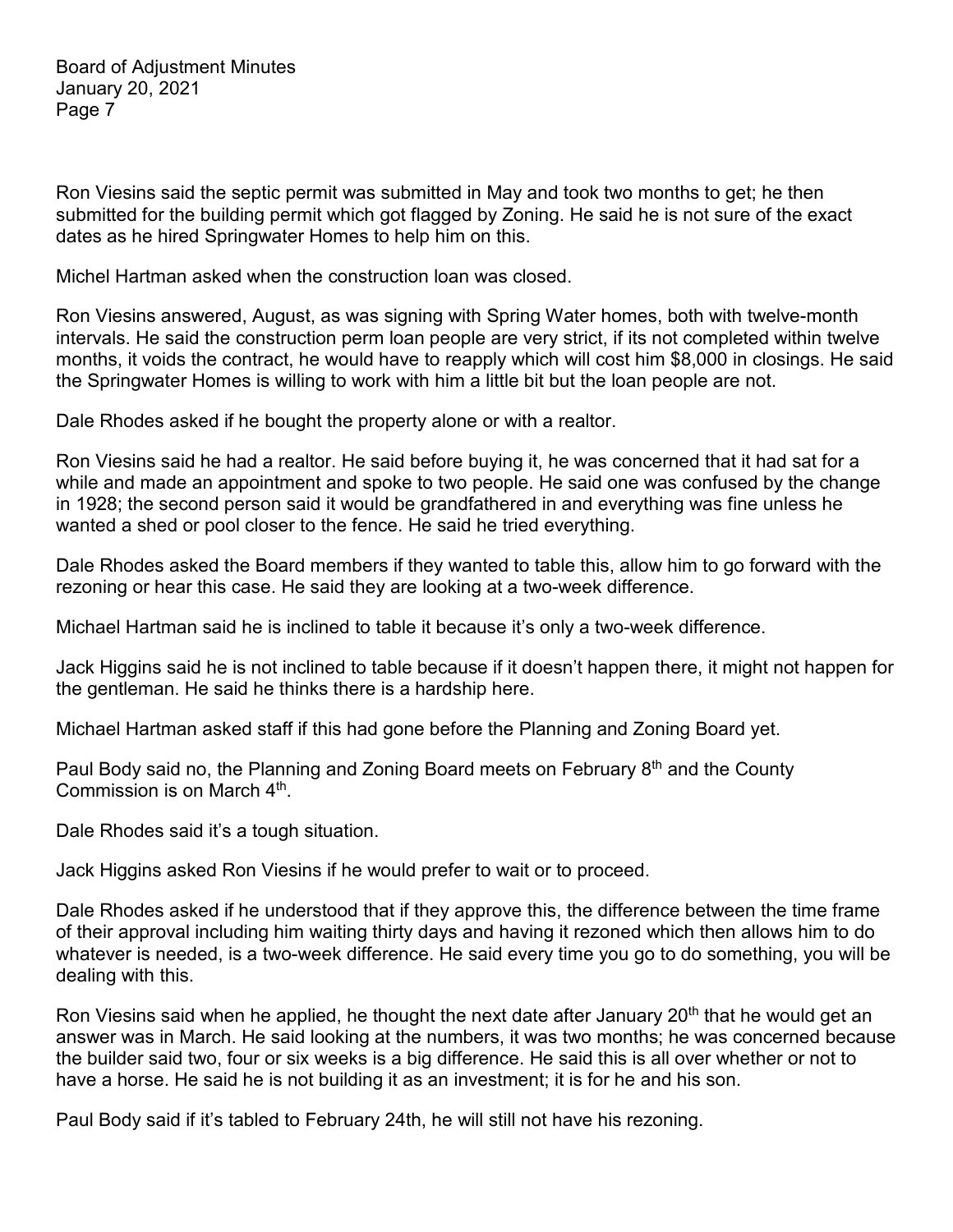Dale Rhodes said, it would have to be tabled till March, and if the zoning does not take place, it would be April before he could get a permit. He said, unless there is an objection, they should hear his case and decide.

Jack Higgins and Michael Hartman said, no objection.

## No Public Comment

Dale Rhodes said it appears that he did his due diligence. He said he did not ignore what was there and decide to go forward; he spoke to somebody and got wrong information. He said his real-estate agent had a responsibility to make sure he is able to do what is intended with the property. He said being a real estate broker, he would be amiss if he sold him property that he could not build on. He said his agent should have done those checks; that is the fault of the agent, he took them at their word. He said he did not create this situation himself and it's a hardship; if they do not approve this, he doesn't have reasonable use of the property under the current guidelines. He said they would be justified in approving this variance.

Michael Hartman said looking at the aerial, there are a lot of lots less than an acre there. He said, understanding building pressures, they have a case to approve this variance.

Motion by Michael Hartman, seconded by Jack Higgins to approve the variance as depicted on the survey provided by the applicant. The vote was unanimous.

## **5. (20PZ00115) Jazmine E. Underhill (Anthony Underhill)**

Requests a variance from Chapter 62, Article VI, Brevard County Code, Section 62-1339(4) to permit a variance of 6.0 feet from the 100-foot minimum lot width required as defined in Section 62-1102 definition of Lot Width, in an EU (Estate Use Residential) zoning classification, on 0.71 acres, located on the west side of North Indian River Drive, 450 feet north of Grandview Boulevard (2917 North Indian River Drive, Cocoa) (Tax Account 2413479) (District 2)

Anthony Underhill, 860 Kerry Downs. He said on behalf of the owner, his wife, he is asking for a variance for this property. He said they purchased the property in 2006 from Lynita Seelie and want to build a family home. He said when they went to get the permits, they realized it didn't meet the EU code, which was not disclosed to them by Ms. Seelie. He said that this piece of land was split in 1983 by the Schmidt-Oliver family. He said it was bought and sold a couple of times before being given to Ms. Seelie and eventually, they purchased it. He said they are asking for a small variance of 5.5 feet in order to build their house under the EU code. He explained that if they are not granted the variance, they will not be able to build on this property, creating an economic hardship as they spent a lot of money for land on Indian River without the ability to build a family home.

Michael Hartman said he is very familiar with this drive. He said, from the air, its hard to tell that one lot is different from the other. He said if he can't build on it, it is creating a hardship under their rules, losing the enjoyment of the property. He said he will be making a motion to approve the variance.

Paul Body said he could apply to rezone.

Michael Hartman said, it's a very small variance.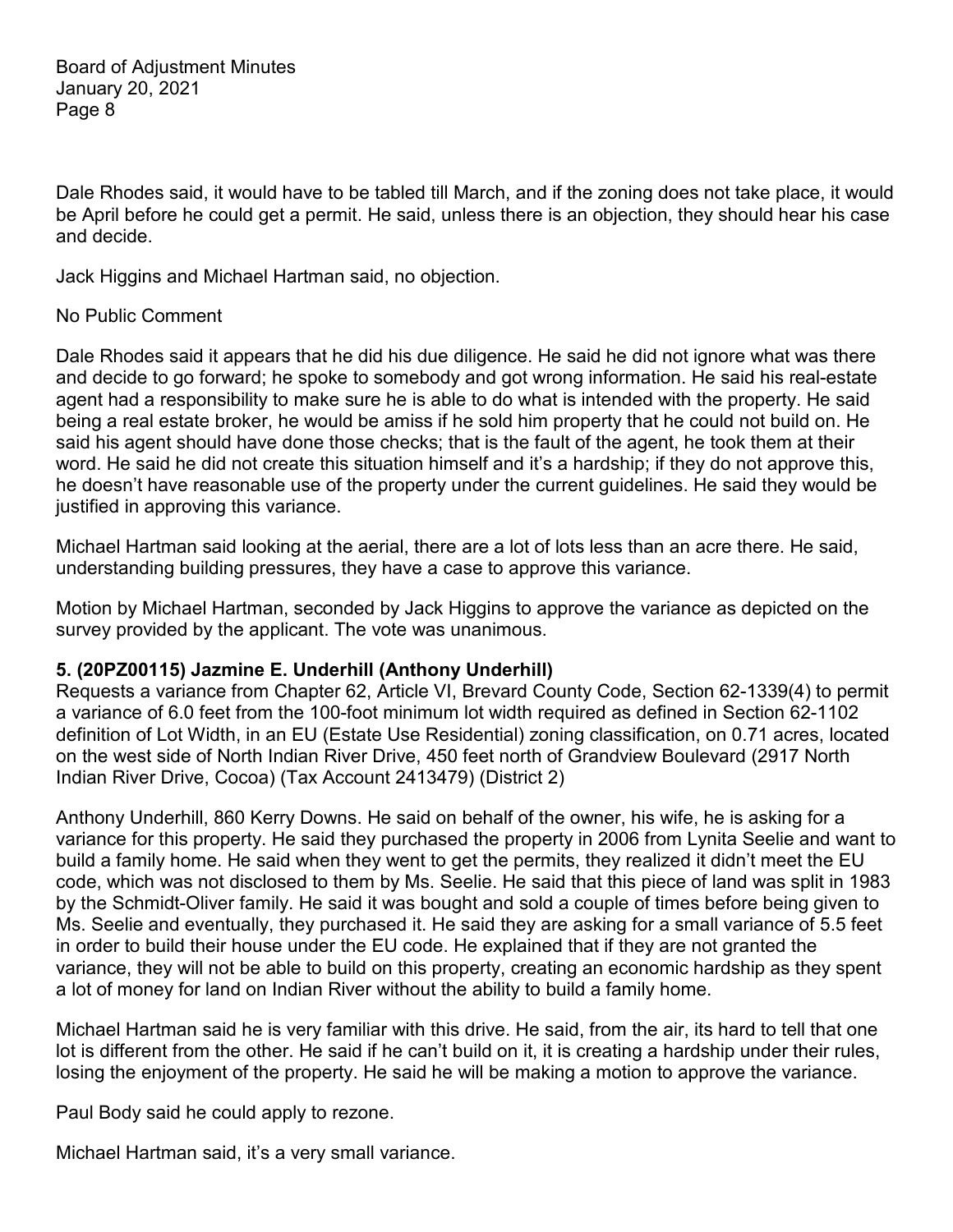Jack Higgins said he agrees with Mike.

No Public Comment

Anthony Underhill said he did look at the rezoning requirements, which would allow them to build a much smaller house, which would not help their neighbors, so they chose the variance request.

Paul Body said, those are just minimal requirements not maximum.

Anthony Underhill said the only other thing possible was an EU-2.

Dale Rhodes said that the requirements are for the minimum not the maximum of the house. He said he would be able to build the size house wanted if rezoned. He asked Anthony Underhill if he wanted to look at rezoning.

Anthony Underhill said he understood and no.

Motion by Michael Hartman, seconded by Jack Higgins to approve the variance as depicted on the survey provided by the applicant. The vote was unanimous.

**6. This item was tabled at the December 16, 2020 meeting per applicant request.**

**(20PZ00105) Danuel R. and Judith G Hoskins (Kirschenbaum)** request a variance from Chapter 62, Article VI, Brevard County Code, Section 62-1336(4) to permit a variance of 0.17 acres from the one-acre minimum lot size required, in an RR-1 (Rural Residential) zoning classification, on 0.83 acres, located on the north side of Dairy Road, 372 feet west of North Carpenter Road (No assigned address, Titusville) (Tax Account 2107122) (District 1)

Jack Kirschenbaum, 1795 Nasa Boulevard. He said he is a lawyer with Gray Robinson, representing the applicants, the Hoskins. He said his client's own lot sixteen in Silk Oak Estates Plat; they purchased this lot in a platted subdivision in 2003. He said, in 1985, the County approved this Plat, zoned RR-1; the minimum area to build a home is one acre. He said this platted lot that the County approved in this zoning is .83 acres; seventeen one hundredths of an acre shy of being a buildable lot. He said his clients are seeking a variance to allow a variance of 0.17 from the one-acre requirement; if not granted, the lot is not usable because it's in a subdivision that has been previously platted, with homes built around it. He said a rezoning is really not an available possibility and requests this minimum variance in order to use the land. He said it's not an unusual request, it has happened in this neighborhood before and the hardship is not of his client's making. He said they expected a platted subdivision approved by the County to meet the RR-1 zoning requirement.

Dale Rhodes said there was one variance in that area in 1988. He asked Jack Kirschenbaum if he had seen the letter of opposition.

Jack Kirschenbaum said that he had.

Dale Rhodes said he wanted to make sure he had an opportunity to see and read the letter as all of the Board members had.